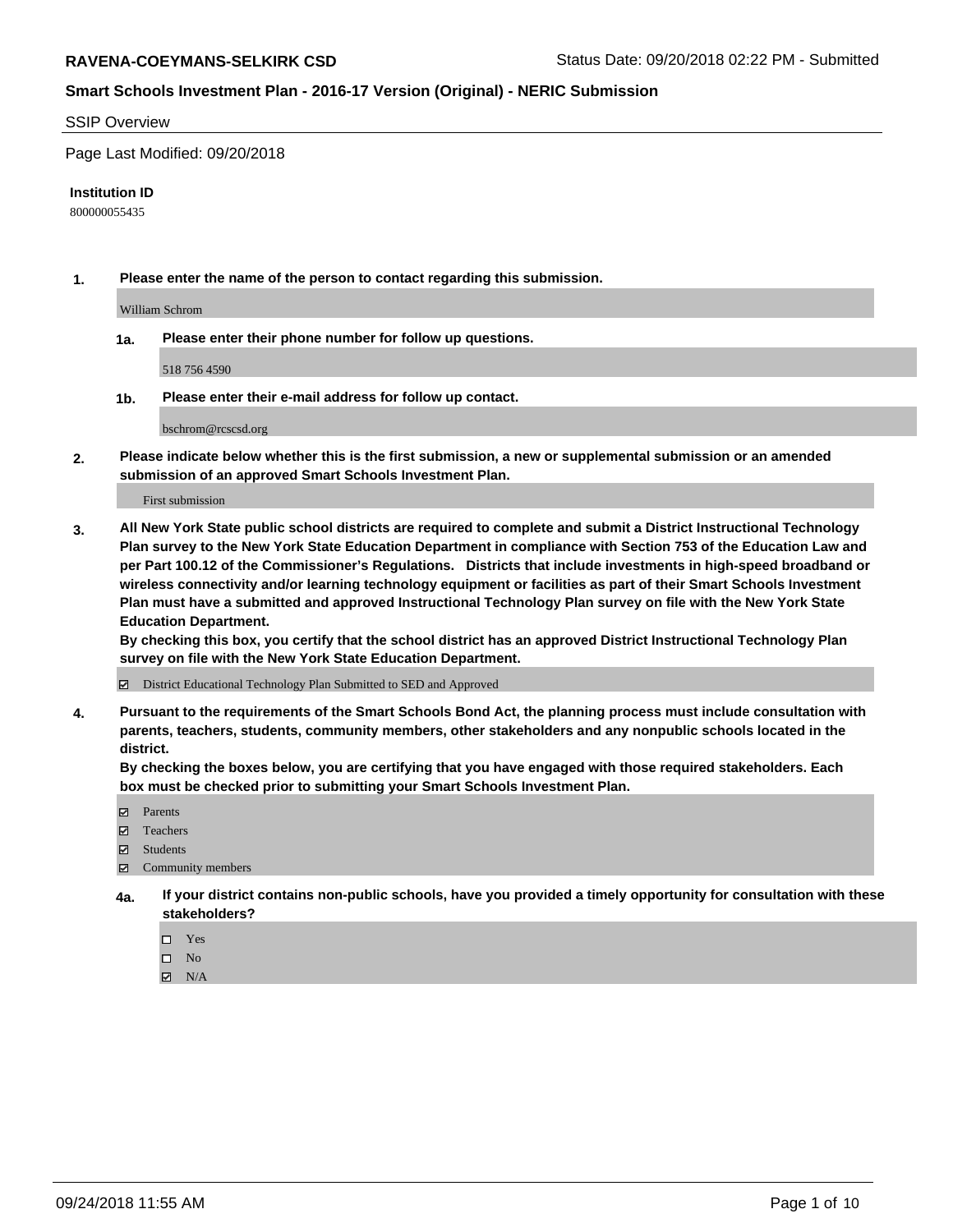#### SSIP Overview

Page Last Modified: 09/20/2018

#### **5. Certify that the following required steps have taken place by checking the boxes below: Each box must be checked prior to submitting your Smart Schools Investment Plan.**

- The district developed and the school board approved a preliminary Smart Schools Investment Plan.
- $\boxtimes$  The preliminary plan was posted on the district website for at least 30 days. The district included an address to which any written comments on the plan should be sent.
- $\boxtimes$  The school board conducted a hearing that enabled stakeholders to respond to the preliminary plan. This hearing may have occured as part of a normal Board meeting, but adequate notice of the event must have been provided through local media and the district website for at least two weeks prior to the meeting.
- The district prepared a final plan for school board approval and such plan has been approved by the school board.
- $\boxtimes$  The final proposed plan that has been submitted has been posted on the district's website.
- **5a. Please upload the proposed Smart Schools Investment Plan (SSIP) that was posted on the district's website, along with any supporting materials. Note that this should be different than your recently submitted Educational Technology Survey. The Final SSIP, as approved by the School Board, should also be posted on the website and remain there during the course of the projects contained therein.**

Ravena SmartSchoolsPresentation.pdf

**5b. Enter the webpage address where the final Smart Schools Investment Plan is posted. The Plan should remain posted for the life of the included projects.**

https://www.rcscsd.org/wp-content/uploads/2017/06/SSBA-Presentation2017.pdf

**6. Please enter an estimate of the total number of students and staff that will benefit from this Smart Schools Investment Plan based on the cumulative projects submitted to date.**

2,100

**7. An LEA/School District may partner with one or more other LEA/School Districts to form a consortium to pool Smart Schools Bond Act funds for a project that meets all other Smart School Bond Act requirements. Each school district participating in the consortium will need to file an approved Smart Schools Investment Plan for the project and submit a signed Memorandum of Understanding that sets forth the details of the consortium including the roles of each respective district.**

 $\Box$  The district plans to participate in a consortium to partner with other school district(s) to implement a Smart Schools project.

**8. Please enter the name and 6-digit SED Code for each LEA/School District participating in the Consortium.**

| <b>Partner LEA/District</b> | <b>ISED BEDS Code</b> |
|-----------------------------|-----------------------|
| (No Response)               | (No Response)         |

**9. Please upload a signed Memorandum of Understanding with all of the participating Consortium partners.**

(No Response)

**10. Your district's Smart Schools Bond Act Allocation is:**

\$1,491,838

**11. Enter the budget sub-allocations by category that you are submitting for approval at this time. If you are not budgeting SSBA funds for a category, please enter 0 (zero.) If the value entered is \$0, you will not be required to complete that survey question.**

|                                              | Sub-               |
|----------------------------------------------|--------------------|
|                                              | <b>Allocations</b> |
| <b>School Connectivity</b>                   | 471,092            |
| <b>Connectivity Projects for Communities</b> |                    |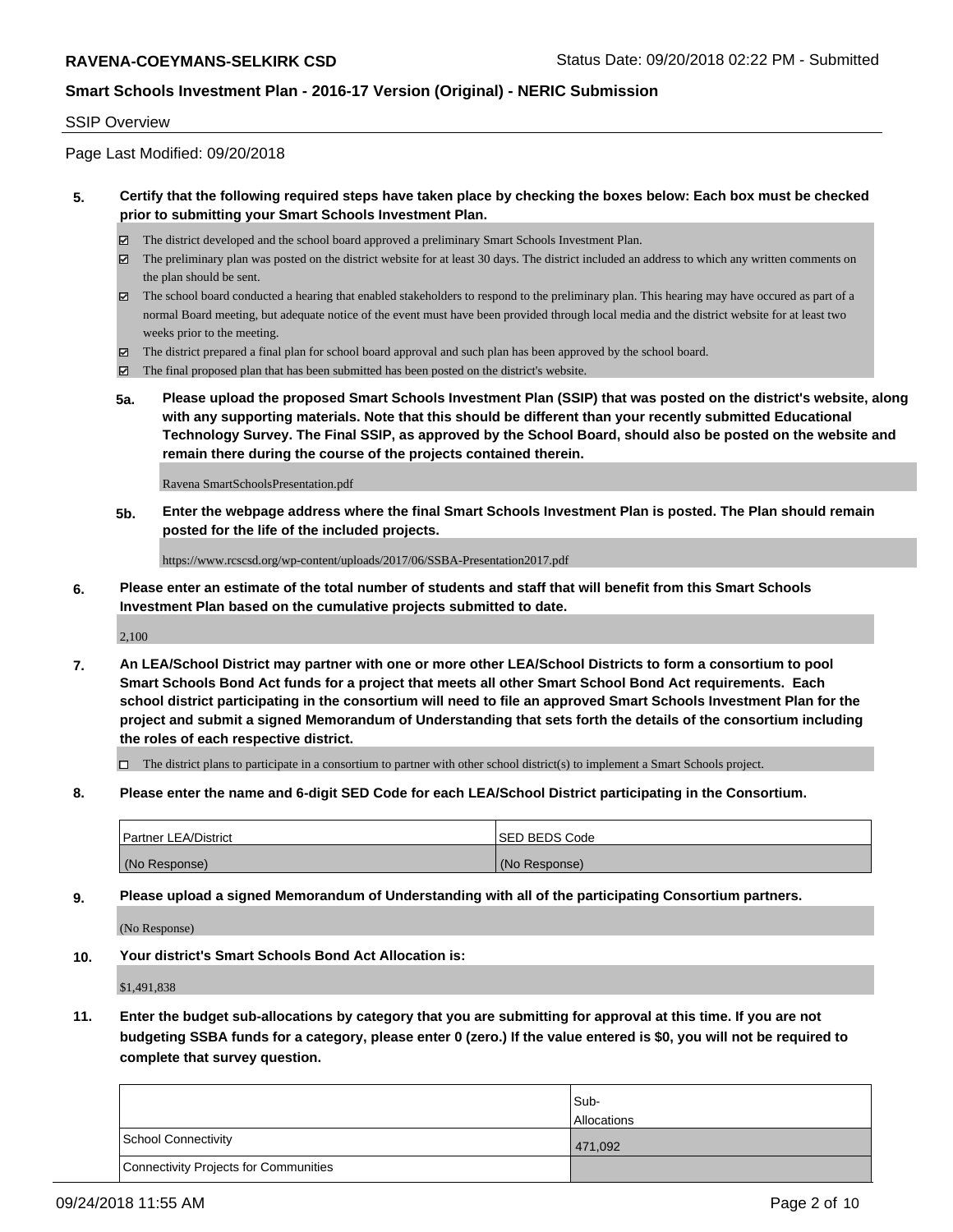# SSIP Overview

Page Last Modified: 09/20/2018

|                                    | Sub-<br>Allocations |
|------------------------------------|---------------------|
|                                    | $\mathbf{I}$        |
| Classroom Technology               |                     |
| Pre-Kindergarten Classrooms        |                     |
| Replace Transportable Classrooms   |                     |
| <b>High-Tech Security Features</b> | 129,347             |
| Totals:                            | 600,439             |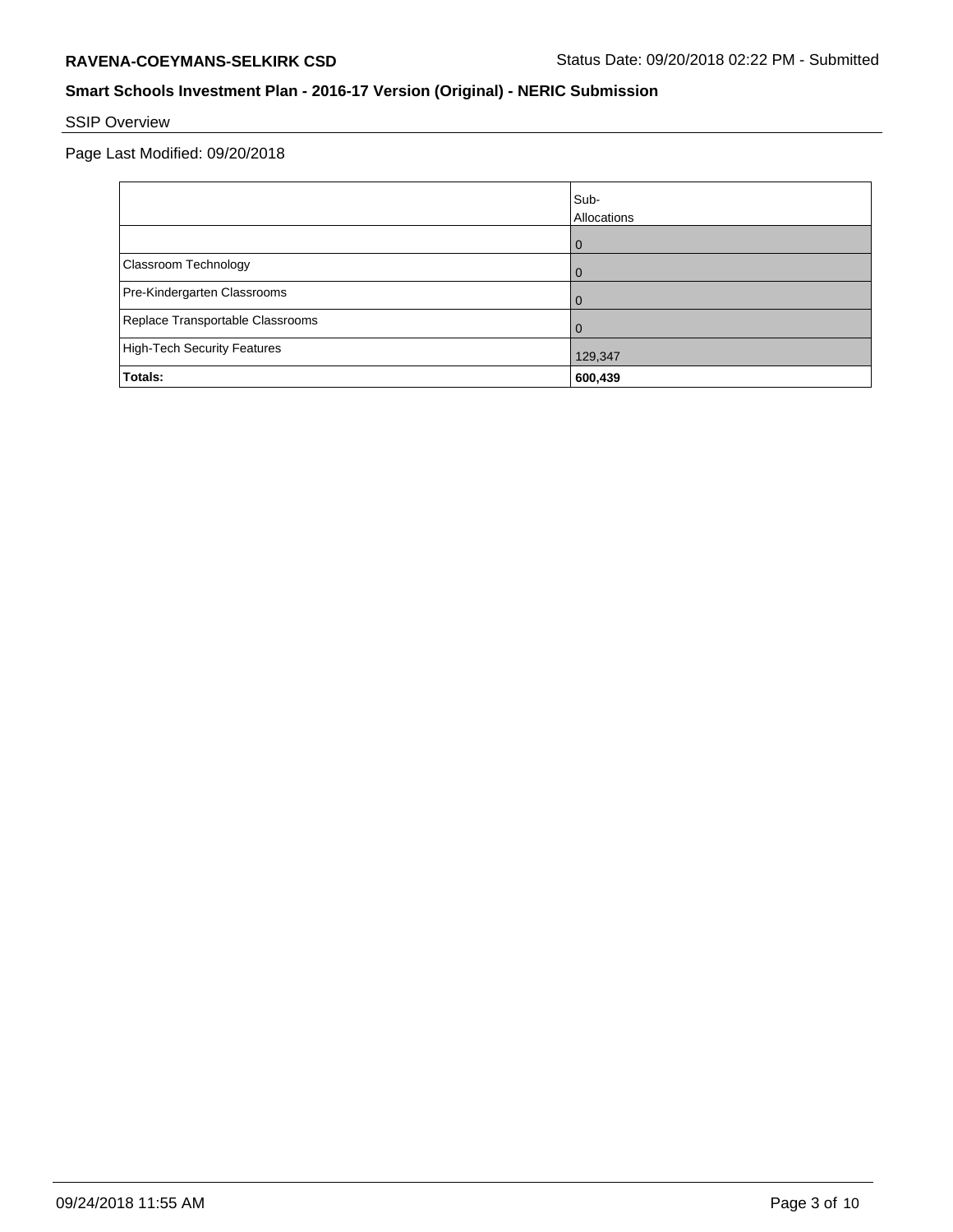#### School Connectivity

Page Last Modified: 09/20/2018

- **1. In order for students and faculty to receive the maximum benefit from the technology made available under the Smart Schools Bond Act, their school buildings must possess sufficient connectivity infrastructure to ensure that devices can be used during the school day. Smart Schools Investment Plans must demonstrate that:**
	- **• sufficient infrastructure that meets the Federal Communications Commission's 100 Mbps per 1,000 students standard currently exists in the buildings where new devices will be deployed, or**
	- **• is a planned use of a portion of Smart Schools Bond Act funds, or**
	- **• is under development through another funding source.**

**Smart Schools Bond Act funds used for technology infrastructure or classroom technology investments must increase the number of school buildings that meet or exceed the minimum speed standard of 100 Mbps per 1,000 students and staff within 12 months. This standard may be met on either a contracted 24/7 firm service or a "burstable" capability. If the standard is met under the burstable criteria, it must be:**

**1. Specifically codified in a service contract with a provider, and**

**2. Guaranteed to be available to all students and devices as needed, particularly during periods of high demand, such as computer-based testing (CBT) periods.**

#### **Please describe how your district already meets or is planning to meet this standard within 12 months of plan submission.**

The Ravena-Coeymans-Selkirk CSD is planning a comprehensive program to upgrade their entire technology network infrastructure. The first phase was to upgrade the broadband circuit providing internet access to the district. Ravena-Coeymans-Selkirk CSD upgraded their internet broad band connection to 200 mbs before the opening of school in September, 2017. This increase has supported the true goal of the Technology Plan allowing the establishment of a one-to-one program to support student learning in the district. RCS subscribes to internet services through the Northeast Regional Information Center.

Finally, the district applied for and received a commitment of Erate Category 2 funds to use with their Smart Schools funds to expand and upgrade the wireless network for the district. All of the spaces will receive appropriate access points and all of the access points will be replaced.

- **1a. If a district believes that it will be impossible to meet this standard within 12 months, it may apply for a waiver of this requirement, as described on the Smart Schools website. The waiver must be filed and approved by SED prior to submitting this survey.**
	- By checking this box, you are certifying that the school district has an approved waiver of this requirement on file with the New York State Education Department.

#### **2. Connectivity Speed Calculator (Required)**

|                         | l Number of<br><b>Students</b> | Multiply by<br>100 Kbps | to Convert to<br>Reauired<br>Speed in Mb | Divide by 1000 Current Speed Expected<br>l in Mb | Speed to be<br>Attained Within   Required<br>12 Months | Expected Date<br>When<br>Speed Will be<br>Met |
|-------------------------|--------------------------------|-------------------------|------------------------------------------|--------------------------------------------------|--------------------------------------------------------|-----------------------------------------------|
| <b>Calculated Speed</b> | 1,895                          | 189,500                 | 189.5                                    | 200                                              | 200                                                    | <b>Currently Met</b>                          |

#### **3. Describe how you intend to use Smart Schools Bond Act funds for high-speed broadband and/or wireless connectivity projects in school buildings.**

The Smart School component of the district plan is a complete upgrade of the switching and wireless infrastructure as identified in this proposal. All of the edge switches and two of the three building core switches will be upgraded.. (The core at P. Coeymans Elementary has already been upgraded.) In addition to Power of Ethernet capacity, these switches will provide a minimum of 1 gig to all of the devices in use in the district. All of the connections between the core and the edge switches will also be a minimum of 1 gig. The cables to each of the wireless access points will be upgraded to Category 6a cables to provide the highest available capacity for each of these units.

The district also plans to use Erate Category 2 and Smart Schools funds to totally replace and expand the wireless network in all three buildings in the district. All classrooms and large group spaces will have new wireless access points installed with capacity to support a one-to-one program.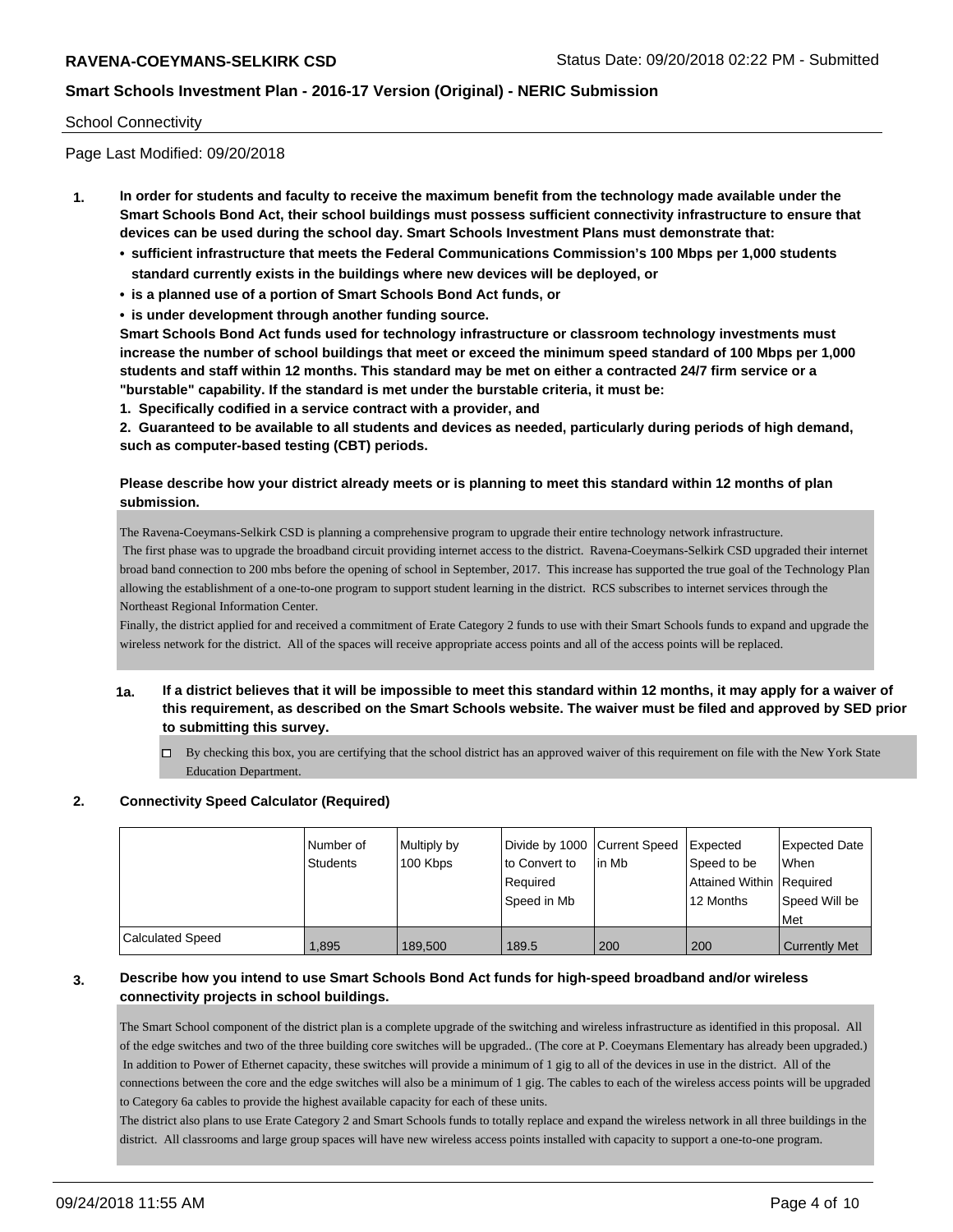School Connectivity

Page Last Modified: 09/20/2018

**4. Describe the linkage between the district's District Instructional Technology Plan and the proposed projects. (There should be a link between your response to this question and your response to Question 1 in Part E. Curriculum and Instruction "What are the district's plans to use digital connectivity and technology to improve teaching and learning?)**

The primary goal of the district technology plan is to provide unlimited, borderless access to information and educational resources through the establishment of a one-to-one environment Students will be able to access information, collaborate with teachers and peers, and reduce the impact of the 45 minute schedule. Students will no longer be passive recipients of information. The goal of the Ravena-Coeymans-Selkirk CSD is for the students to become active learners, problem solvers, and develop skills that can be applied in future endeavors.

**5. If the district wishes to have students and staff access the Internet from wireless devices within the school building, or in close proximity to it, it must first ensure that it has a robust Wi-Fi network in place that has sufficient bandwidth to meet user demand.**

**Please describe how you have quantified this demand and how you plan to meet this demand.**

During the 2016-2017 school year RCS Central Schools consulted with the network engineers from Annese and Associates, and RCS School administration. During the year they have reviewed all of the instructional and public spaces and the usages for those areas. They have developed a wireless and switch upgrade plan that will provide robust wireless to all areas of the district for all students and staff working in those areas. This plan reflects those reviews.

**6. As indicated on Page 5 of the guidance, the Office of Facilities Planning will have to conduct a preliminary review of all capital projects, including connectivity projects.**

**Please indicate on a separate row each project number given to you by the Office of Facilities Planning.**

| Project Number        |  |
|-----------------------|--|
|                       |  |
| 01-04-02-06-7-999-BA1 |  |
|                       |  |

**7. Certain high-tech security and connectivity infrastructure projects may be eligible for an expedited review process as determined by the Office of Facilities Planning.**

**Was your project deemed eligible for streamlined review?**

Yes

- **7a. Districts that choose the Streamlined Review Process will be required to certify that they have reviewed all installations with their licensed architect or engineer of record and provide that person's name and license number. The licensed professional must review the products and proposed method of installation prior to implementation and review the work during and after completion in order to affirm that the work was codecompliant, if requested.**
	- I certify that I have reviewed all installations with a licensed architect or engineer of record.
- **8. Include the name and license number of the architect or engineer of record.**

| Name           | License Number |
|----------------|----------------|
| Edwin C. Anker | 31647          |

**9. If you are submitting an allocation for School Connectivity complete this table. Note that the calculated Total at the bottom of the table must equal the Total allocation for this category that you entered in the SSIP Overview overall budget.**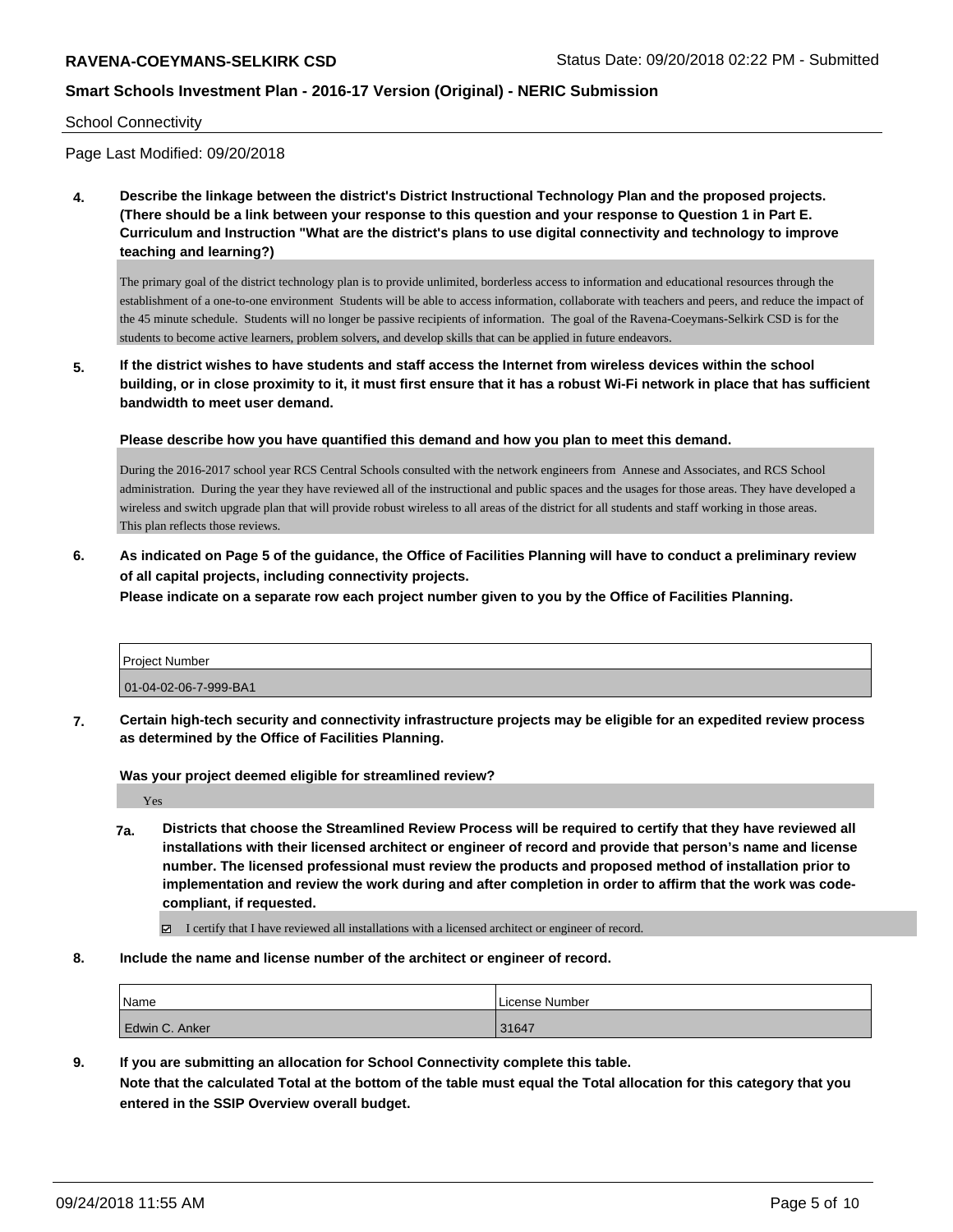School Connectivity

Page Last Modified: 09/20/2018

|                                            | Sub-       |
|--------------------------------------------|------------|
|                                            | Allocation |
| Network/Access Costs                       | 166,785    |
| <b>Outside Plant Costs</b>                 | l 0        |
| School Internal Connections and Components | 247,196    |
| <b>Professional Services</b>               | 17,189     |
| Testing                                    | l 0        |
| <b>Other Upfront Costs</b>                 | 4,922      |
| <b>Other Costs</b>                         | 35,000     |
| Totals:                                    | 471,092    |

**10. Please detail the type, quantity, per unit cost and total cost of the eligible items under each sub-category. This is especially important for any expenditures listed under the "Other" category. All expenditures must be eligible for tax-exempt financing to be reimbursed through the SSBA. Sufficient detail must be provided so that we can verify this is the case. If you have any questions, please contact us directly through smartschools@nysed.gov. NOTE: Wireless Access Points should be included in this category, not under Classroom Educational Technology, except those that will be loaned/purchased for nonpublic schools.**

**Add rows under each sub-category for additional items, as needed.**

| Select the allowable expenditure<br>type.<br>Repeat to add another item under<br>each type. | Item to be purchased                       | Quantity       | Cost per Item | <b>Total Cost</b> |
|---------------------------------------------------------------------------------------------|--------------------------------------------|----------------|---------------|-------------------|
| <b>Network/Access Costs</b>                                                                 | AIR-AP2802E-B-K9 Erate 70%<br>discount     | 156            | 194           | 30.264            |
| <b>Network/Access Costs</b>                                                                 | Air-ANT2524DW-R Erate 70%<br>discount      | 569            | 6             | 3,404             |
| Network/Access Costs                                                                        | Air-CT5520-K9 Erate 70% discount           | 1              | 2,784         | 2,784             |
| Network/Access Costs                                                                        | WS-C2960X-48FPD-L Erate 70%<br>discount    | 37             | 1,113         | 41,181            |
| Network/Access Costs                                                                        | WS-C2960X-24PD-L Erate 70%<br>discount     | 1              | 640           | 640               |
| <b>Connections/Components</b>                                                               | Installation Routing & Switching           | 1              | 66,057        | 66,057            |
| <b>Network/Access Costs</b>                                                                 | <b>Installation Wireless Access Points</b> | 1              | 34,515        | 34,515            |
| <b>Professional Services</b>                                                                | <b>Project Mgmt</b>                        | 1              | 17,189        | 17,189            |
| <b>Connections/Components</b>                                                               | 15216-LC-SC-5= 3M Fiber Patchcord          | 48             | 20            | 960               |
| <b>Connections/Components</b>                                                               | C1FPAIRK9                                  | 46             | 179           | 8,234             |
| <b>Network/Access Costs</b>                                                                 | WS-C4500X-16SFP+                           | 1              | 8,160         | 8,160             |
| <b>Network/Access Costs</b>                                                                 | WS-C4500X-32SFP+                           | 1              | 14,280        | 14,280            |
| <b>Network/Access Costs</b>                                                                 | C4KX-PWR-750AC-R                           | $\overline{2}$ | 1,020         | 2,040             |
| <b>Network/Access Costs</b>                                                                 | C4KX-PWR-750AC-R/2                         | $\overline{2}$ | 1,020         | 2,040             |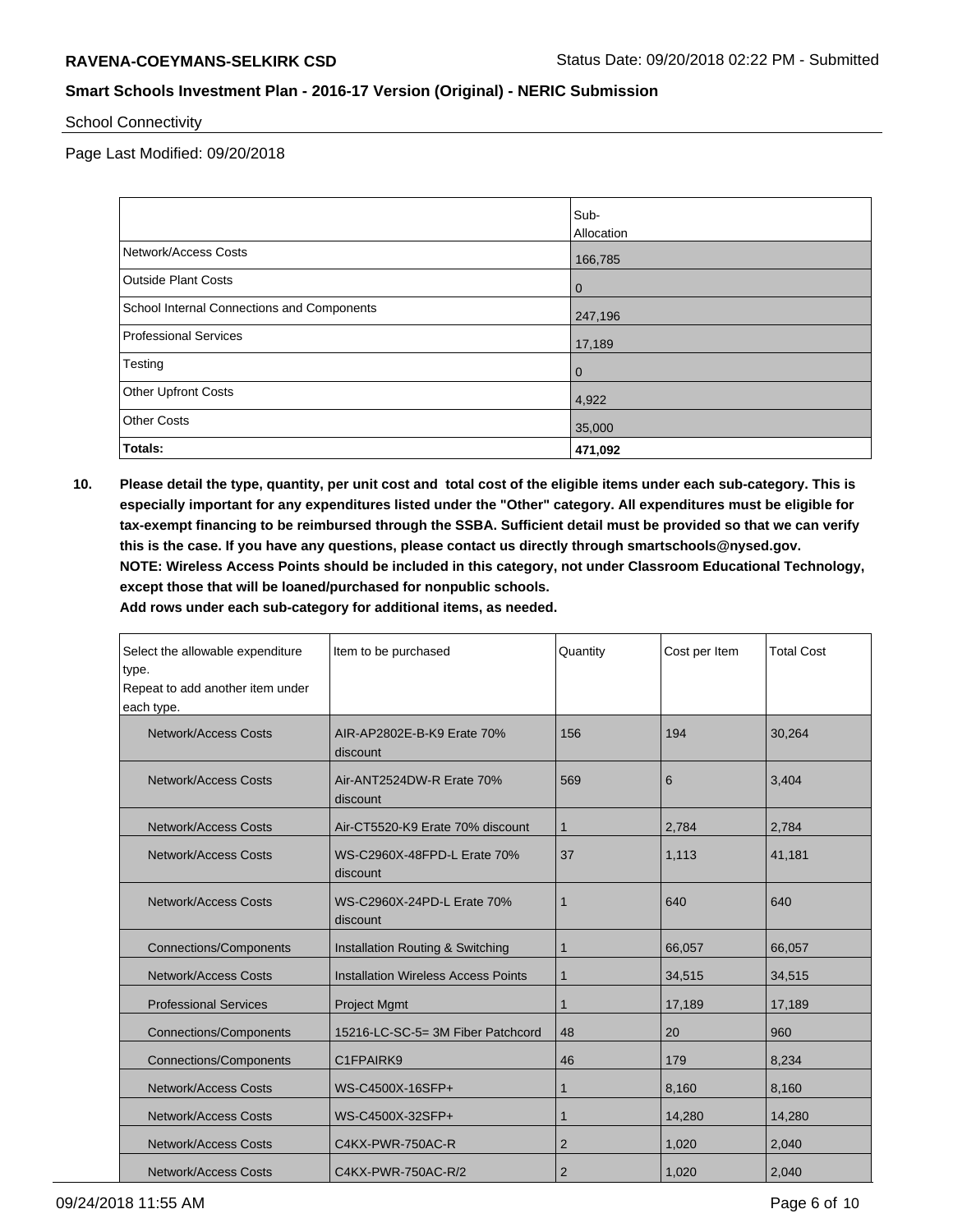## School Connectivity

## Page Last Modified: 09/20/2018

| Select the allowable expenditure<br>type.                                   | Item to be purchased                                                           | Quantity       | Cost per Item  | <b>Total Cost</b> |
|-----------------------------------------------------------------------------|--------------------------------------------------------------------------------|----------------|----------------|-------------------|
| Repeat to add another item under<br>each type.                              |                                                                                |                |                |                   |
| <b>Other Upfront Costs</b>                                                  | C4500X-IP-ES IP Base to Ent Services<br>Licenses                               | $\mathbf{1}$   | 4.080          | 4,080             |
| <b>Connections/Components</b>                                               | C2960X-stack                                                                   | 19             | 609            | 11,571            |
| <b>Connections/Components</b>                                               | F0-50MTRJDLLC-003 3 meter<br>patchcord                                         | 8              | 25             | 200               |
| <b>Connections/Components</b>                                               | GLC-T 1000 Base-T SFP                                                          | $\overline{2}$ | 202            | 404               |
| <b>Connections/Components</b>                                               | GLC-TE+ 1000 Base-T Transceiver<br>module                                      | 1              | 202            | 202               |
| <b>Other Upfront Costs</b>                                                  | ISE-PLS-3YR-100 Cisco ISE 3 Year<br>100 Endpoint License                       | $\mathbf{1}$   | 842            | 842               |
| <b>Network/Access Costs</b>                                                 | L-MSE-7.0-K9 MSE Virtual Appliance<br>(Please select L-MSE-PAK for MSE<br>Lic) | $\mathbf{1}$   | 2,547          | 2,547             |
| <b>Network/Access Costs</b>                                                 | $\overline{2}$<br>R-ISE-VM-K9 Cisco Identity Services<br>Engine VM (eDelivery) |                | 3,055          | 6,110             |
| <b>Connections/Components</b>                                               | SFP-10G-LRM                                                                    | 51             | 508            | 25,908            |
| <b>Connections/Components</b>                                               | SFP-H10GB-CU1M                                                                 | 4              | 51             | 204               |
| <b>Connections/Components</b>                                               | SFP-H10GB-CU3M                                                                 | 6              | 51             | 306               |
| <b>Network/Access Costs</b>                                                 | UCS-HD12TB10K12G 1.2 Tb HDD                                                    | 8              | 745            | 5,960             |
| <b>Network/Access Costs</b><br>VMW-VSP-STD-1A= VMware vSphere<br>6 Standard |                                                                                | $\overline{4}$ | 846            | 3,384             |
| <b>Connections/Components</b>                                               | 1 ft Blue Cat 6 Ethernet                                                       | 1,000          | $\overline{2}$ | 2,000             |
| <b>Connections/Components</b>                                               | 2 ft Blue Cat 6 Ethernet                                                       | 800            | $\overline{2}$ | 1,600             |
| Connections/Components                                                      | 3 ft Blue Cat 6 Ethernet                                                       | 800            | 2              | 1,600             |
| <b>Connections/Components</b>                                               | 5 ft Blue Cat 6 Ethernet                                                       | 200            | 3              | 600               |
| <b>Connections/Components</b>                                               | 1 Ft Green Cat 6 Ethernet                                                      | 100            | $\overline{2}$ | 200               |
| <b>Connections/Components</b>                                               | 2 Ft Green Cat 6 Ethernet                                                      | 100            | $\overline{2}$ | 200               |
| Connections/Components                                                      | 3 Ft Green Cat 6 Ethernet                                                      | 100            | $\overline{2}$ | 200               |
| <b>Connections/Components</b>                                               | 5 Ft Green Cat 6 Ethernet                                                      | 50             | 3              | 150               |
| Connections/Components                                                      | 7 Ft. Green Cat 6 Ethernet                                                     | 200            | 3              | 600               |
| <b>Connections/Components</b>                                               | Cat 6 cables to Wireless Access Points                                         | 252            | 500            | 126,000           |
| <b>Other Costs</b>                                                          | <b>Construction and Design</b><br>Contingencies                                |                | 35,000         | 35,000            |
| <b>Network/Access Costs</b>                                                 | Air-ANT2524DW-R No Erate                                                       | 55             | 18             | 990               |
| <b>Network/Access Costs</b>                                                 | WS-C2960X-48FPD-L No Erate<br>2                                                |                | 3,710          | 7,420             |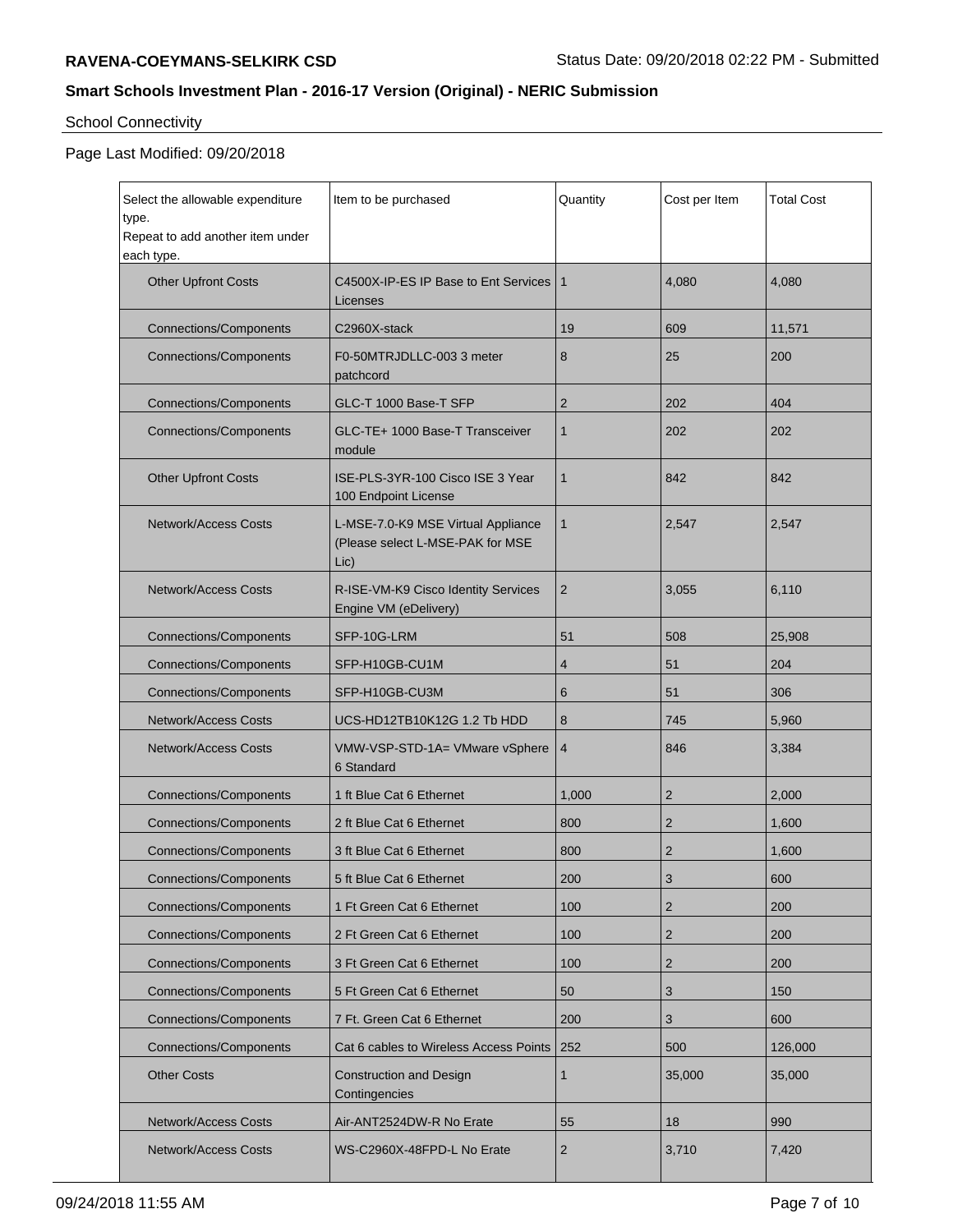School Connectivity

Page Last Modified: 09/20/2018

| Select the allowable expenditure | Item to be purchased      | Quantity | Cost per Item | <b>Total Cost</b> |
|----------------------------------|---------------------------|----------|---------------|-------------------|
| 'type.                           |                           |          |               |                   |
| Repeat to add another item under |                           |          |               |                   |
| each type.                       |                           |          |               |                   |
| Network/Access Costs             | WS-C2960X-24PD-L No Erate |          | 1.066         | 1,066             |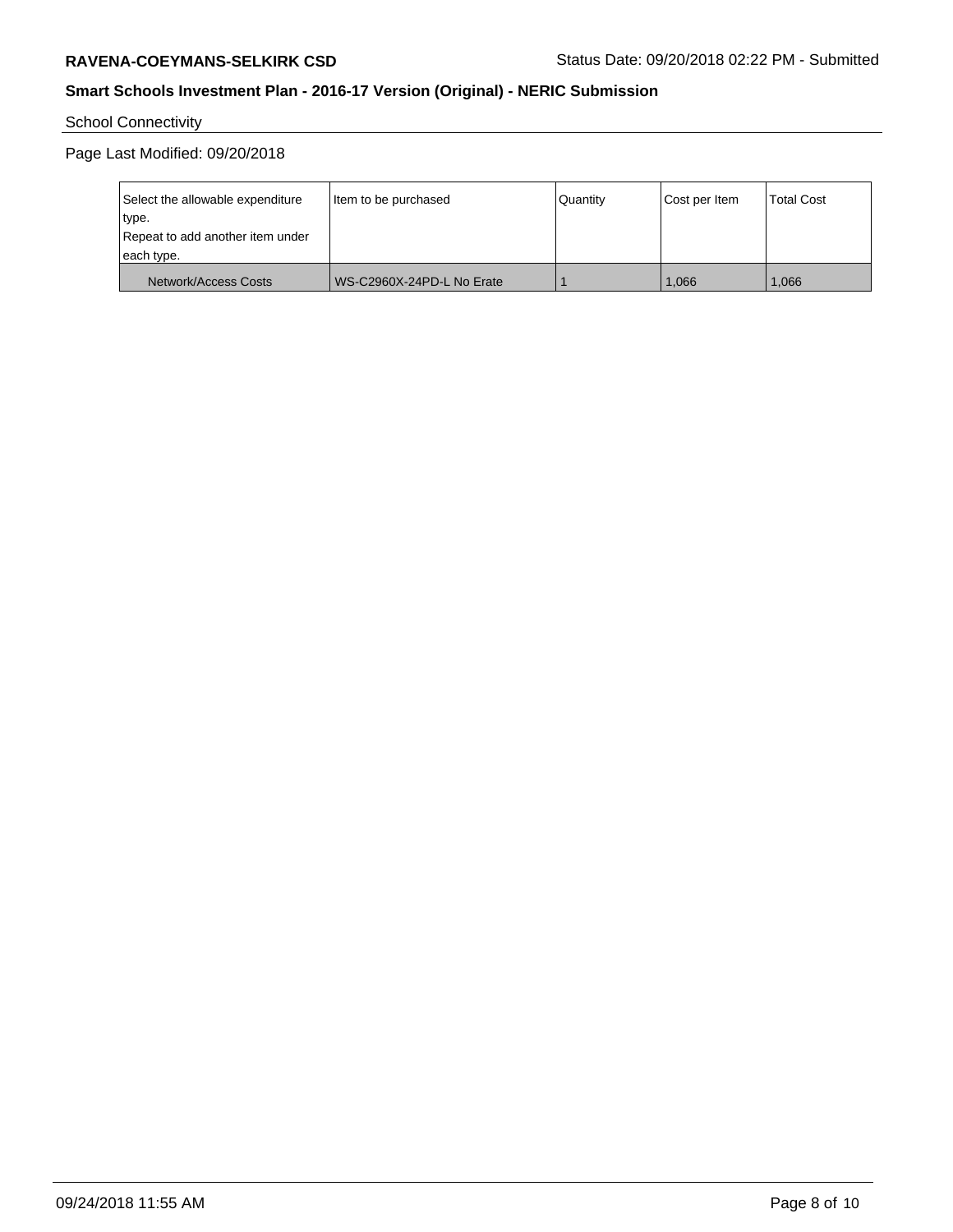## High-Tech Security Features

Page Last Modified: 09/13/2018

**1. Describe how you intend to use Smart Schools Bond Act funds to install high-tech security features in school buildings and on school campuses.**

The Ravena Coeymans Selkirk CSD has long made building security a priority. The district has a significant video security system as well as door security,

This Smart Schools Investment Plan provides funds to upgrade to the video security system. This project includes expanded video storage capacity with new video storage servers. These units will have the capacity to store all recording for a minimum of 30 days plus additional storage to archive specific events for future reference. The video project also includes some additional high resolution cameras at strategic locations in the district.

**2. All plans and specifications for the erection, repair, enlargement or remodeling of school buildings in any public school district in the State must be reviewed and approved by the Commissioner. Districts that plan capital projects using their Smart Schools Bond Act funds will undergo a Preliminary Review Process by the Office of Facilities Planning.** 

**Please indicate on a separate row each project number given to you by the Office of Facilities Planning.**

| Project Number        |  |
|-----------------------|--|
|                       |  |
| 01-04-02-06-7-999-BA1 |  |
|                       |  |

## **3. Was your project deemed eligible for streamlined Review?**

| 罓 | Yes |
|---|-----|
| П | Nο  |

**3a. Districts with streamlined projects must certify that they have reviewed all installations with their licensed architect or engineer of record, and provide that person's name and license number. The licensed professional must review the products and proposed method of installation prior to implementation and review the work during and after completion in order to affirm that the work was code-compliant, if requested.**

By checking this box, you certify that the district has reviewed all installations with a licensed architect or engineer of record.

**4. Include the name and license number of the architect or engineer of record.**

| Name           | l License Number |
|----------------|------------------|
| Edwin C. Anker | 31647            |

**5. If you have made an allocation for High-Tech Security Features, complete this table.**

**Note that the calculated Total at the bottom of the table must equal the Total allocation for this category that you entered in the SSIP Overview overall budget.**

|                                                      | Sub-Allocation |
|------------------------------------------------------|----------------|
| Capital-Intensive Security Project (Standard Review) | $\Omega$       |
| <b>Electronic Security System</b>                    | 95,570         |
| <b>Entry Control System</b>                          | $\overline{0}$ |
| Approved Door Hardening Project                      | $\Omega$       |
| <b>Other Costs</b>                                   | 33,777         |
| Totals:                                              | 129,347        |

**6. Please detail the type, quantity, per unit cost and total cost of the eligible items under each sub-category. This is especially important for any expenditures listed under the "Other" category. All expenditures must be capital-bond eligible to be reimbursed through the SSBA. If you have any questions, please contact us directly through**